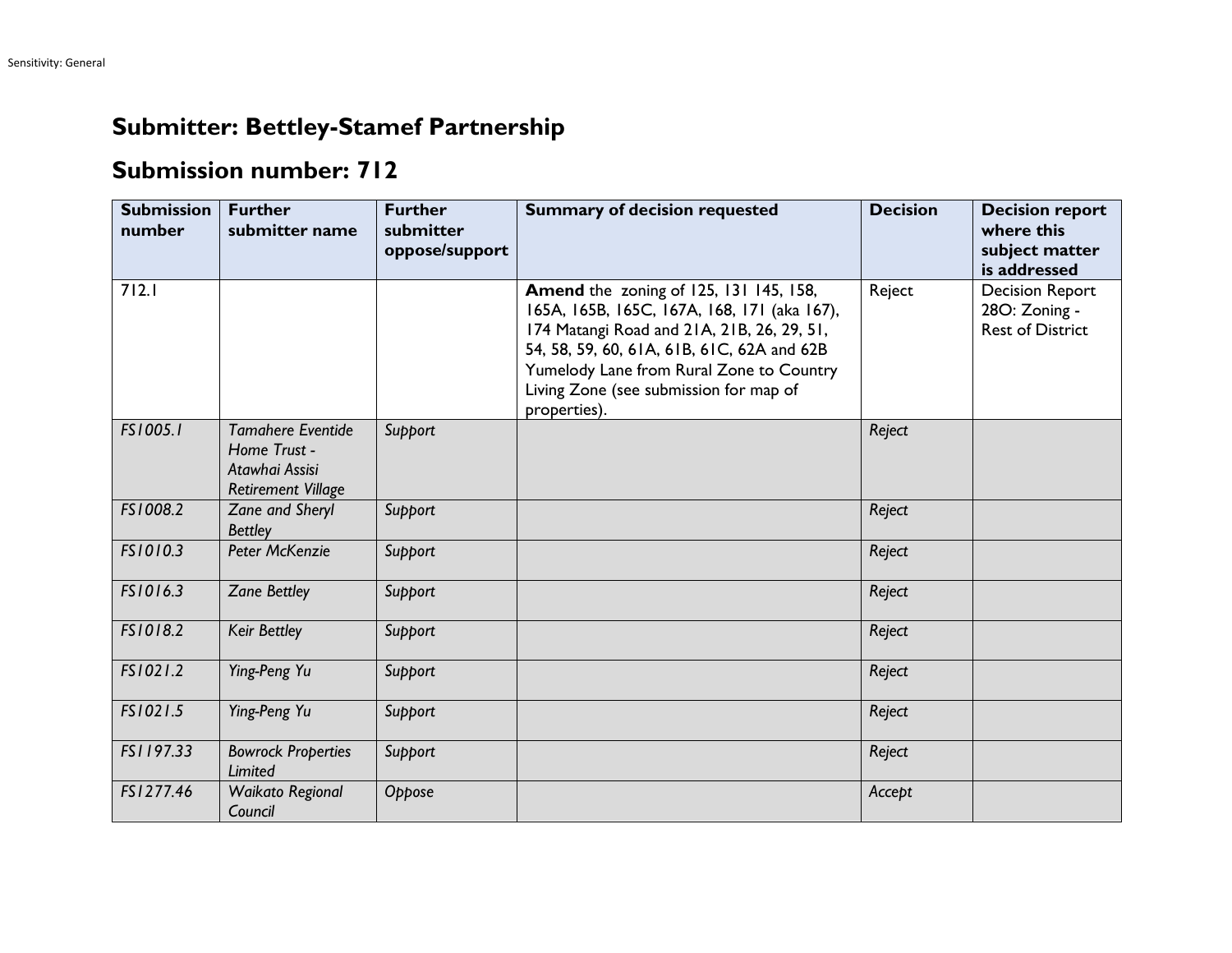| <b>Submission</b><br>number | <b>Further</b><br>submitter name                                                        | <b>Further</b><br>submitter<br>oppose/support | <b>Summary of decision requested</b>                                                                                                                                                                                                                                                        | <b>Decision</b> | <b>Decision report</b><br>where this<br>subject matter<br>is addressed |
|-----------------------------|-----------------------------------------------------------------------------------------|-----------------------------------------------|---------------------------------------------------------------------------------------------------------------------------------------------------------------------------------------------------------------------------------------------------------------------------------------------|-----------------|------------------------------------------------------------------------|
| FS1379.277                  | Hamilton City Council                                                                   | Oppose                                        |                                                                                                                                                                                                                                                                                             | Accept          |                                                                        |
| FS1387.791                  | Mercury NZ Limited                                                                      | Oppose                                        |                                                                                                                                                                                                                                                                                             | Accept          |                                                                        |
| 712.2                       |                                                                                         |                                               | Add a walkway/cycle way/bridleway notation<br>along the western side of the Waikato<br>Expressway all 25 lots comprising the subject<br>site on Matangi Road and Yumelody Lane from<br>Matangi Road through to the walkway/cycle<br>way/ bridleway in the Gully of the Mangaonua<br>Stream. | Reject          | <b>Decision Report</b><br>13: Infrastructure                           |
| FS1010.2                    | Peter McKenzie                                                                          | Support                                       |                                                                                                                                                                                                                                                                                             | Reject          | Decision Report 13:<br>Infrastructure                                  |
| FS1016.4                    | <b>Zane Bettley</b>                                                                     | Support                                       |                                                                                                                                                                                                                                                                                             | Reject          | Decision Report 13:<br>Infrastructure                                  |
| FS1018.3                    | Keir Bettley                                                                            | Support                                       |                                                                                                                                                                                                                                                                                             | Reject          | Decision Report 13:<br>Infrastructure                                  |
| FS1021.3                    | Ying-Peng Yu                                                                            | Support                                       |                                                                                                                                                                                                                                                                                             | Reject          | Decision Report 13:<br>Infrastructure                                  |
| FS1021.6                    | Ying-Peng Yu                                                                            | Support                                       |                                                                                                                                                                                                                                                                                             | Reject          | Decision Report 13:<br>Infrastructure                                  |
| 712.3                       |                                                                                         |                                               | <b>Delete</b> all references to Designation (N1)<br>from the 25 sites on Matangi Road and<br>Yumelody Lane (25, 131 145, 158, 165A, 165B,<br>165C, 167A, 168, 171 (aka 167), 174 Matangi<br>Road and 21A, 21B, 26, 29, 51, 54, 58, 59, 60,<br>61A, 61B, 61C, 62A and 62B Yumelody Lane).    | Reject          | <b>Decision Report</b><br>31: Designations                             |
| FS1005.2                    | <b>Tamahere Eventide</b><br>Home Trust -<br>Atawhai Assisi<br><b>Retirement Village</b> | Support                                       |                                                                                                                                                                                                                                                                                             | Reject          |                                                                        |